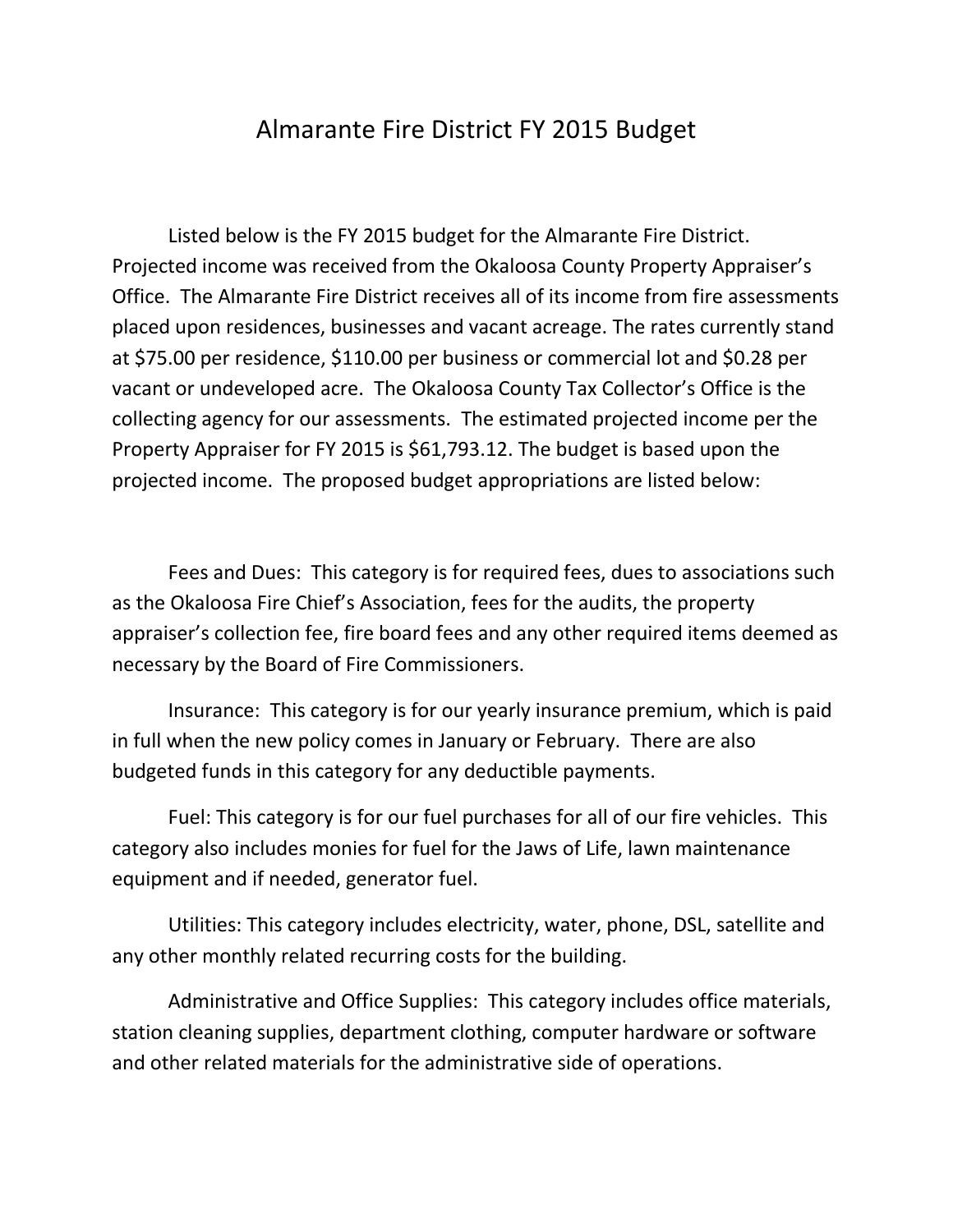Vehicle Maintenance: This category includes funds for the maintenance and upkeep of fire department apparatus and tools.

Station Maintenance: This category includes funds for the maintenance and upkeep of the fire station and grounds. This includes yard maintenance.

Training: This category includes funds for training materials and reimbursements for courses taken by members including, but not limited to EMT, Firefighter I/II and Paramedic school.

Firefighter Incentive: This category includes funds for incentives for the firefighters. This includes an annual dinner/awards ceremony, extra items not deemed viable from other appropriations (bottled water for fire scenes, jackets, shirts, etc.)

Capital Equipment: This category includes funds for new equipment, new tools, new fire gear, and other related new equipment needs including new equipment pertaining to department personnel.

Prior Year Carryover: This category includes all funds rolled over from the 2014 fiscal year. These funds can only be used if they are allocated by the board to a specific budget category. This can also be considered unreserved funds.

## **The proposed budget:**

| Insurance (0100):                   | \$12,000.00 |
|-------------------------------------|-------------|
| Fees/Dues (0200):                   | \$6,000.00  |
| Fuel (0300):                        | \$7,000.00  |
| Utilities (0400):                   | \$3,750.00  |
| Office Supplies (0500):             | \$2,000.00  |
| *Vehicle Maintenance (0600):        | \$10,000.00 |
| <b>Building Maintenance (0601):</b> | \$1,000.00  |